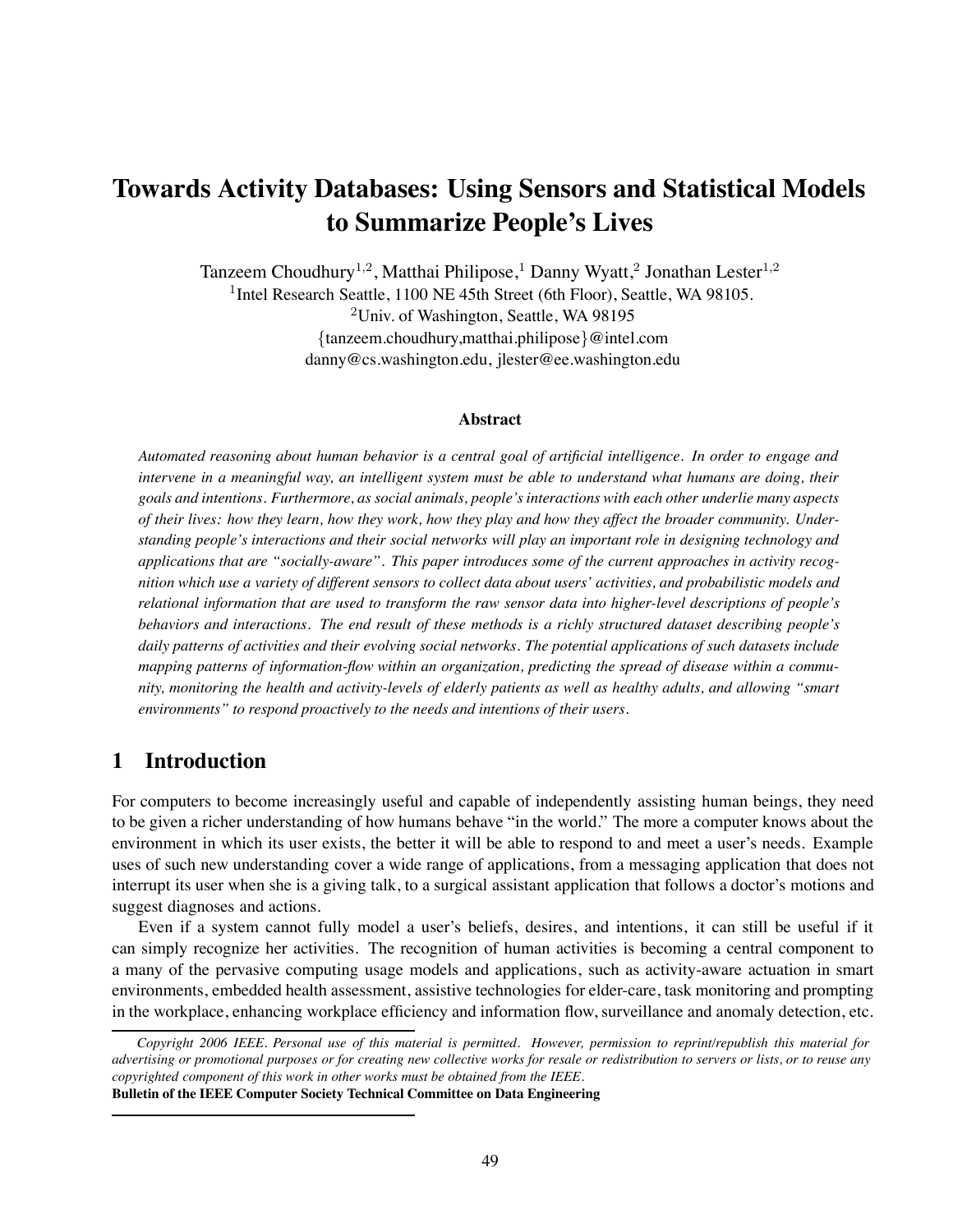For these applications to be practical, the underlying activity recognition module often needs to detect a wide variety of activities (people may routinely perform dozens to hundreds of relevant activities a day, for instance) performed in many different manners, under many different environmental conditions, and across many different individuals. The particular aspects of the activity that are of interest also vary widely across applications (e.g., user motion, whom the user interacts with, task progress, object usage or space usage). Hence, robust recognition across a variety of activities and individuals and their variations has proved to be difficult to engineer.

The current methods available for tracking activities are time and resource consuming manual tasks, relying on either paid trained observers (i.e., a job coach who periodically monitors an individual performing their job or a nurse monitoring an elderly patient) or on self-reporting, namely, having people complete an activity report at the end of the day. However, these methods have significant deficiencies in cost, accuracy, scope, coverage, and obtrusiveness. Paid observers such as job coaches and nurses must typically split their time among several clients at different locations. Also, extensive observation causes fatigue in observers and resentment in those being observed; in addition the constant involvement of humans makes the process very expensive. Self-reporting is often inaccurate and of limited usefulness due to patient forgetfulness and both unintentional and intentional misreporting, such as a patient reporting more fitness activities than they actually completed.

An automatic activity recognition system would help not only to reduce the errors that arise from selfreporting and sparse observational sampling, but also to improve the quality of service that coaches and caregivers can provide, as they would spend less of their time performing bookkeeping duties. In addition, unobtrusive monitoring enables people to go about their daily lives in an unimpeded manner, while providing their caregivers with a more accurate assessment of their real life activities, rather than of a small sample. An accurate automated system does has another clear benefit over existing methods such as surveys, in that it provides a continuous activity log along with times and durations for a wide range of activities.

Activity recognition is also an important component for modeling group-level behavior and social dynamics. Large businesses have long been interested in the flow of information within their organization, as the difference between success and bankruptcy can depend on how well information flows between different groups of employees. Although people heavily rely on email, telephone and other virtual means of communication, highly complex information is primarily exchanged through face-to-face interactions [1]. An understanding of these face-to-face interactions and the social networks in which they take place would enable businesses to determine bottlenecks and breakdowns in communication before they become serious problems. Another realworld problem in which social networks play a central role is the spread of disease. An infectious outbreak in a self-contained village community would exhibit a completely different propagation pattern than an outbreak in a busy metropolitan city. Knowing the social networks in these communities can have enormous practical benefits, from predicting the rate of propagation of a given disease to determining where it will spread to next. This information would enable doctors to curb the further spread of a disease and begin treatment of those likely to be infected, long before they might be aware of their illness. Wearable sensing combined with statistical reasoning techniques can play an important role in discovering and modeling face-to-face interactions.

# **2 Building an Activity Recognition System**

An activity recognition system typically has three main subcomponents: (i) A low-level sensing module that gathers relevant information about activities, e.g., camera, microphone, acceleration, RFID etc. (ii) A featureprocessing and feature-selection module that processes the raw sensor data into features that can help discriminate between activities. Features can be low-level information such frequency content or correlation coefficients, or higher level information such as objects detected or the number of people present in a scene. The third subcomponent, (iii), is a computational model that uses these various features to infer the activity that an individual or a group of individuals are engaged in, e.g., walking, talking, making tea, having a conversation etc.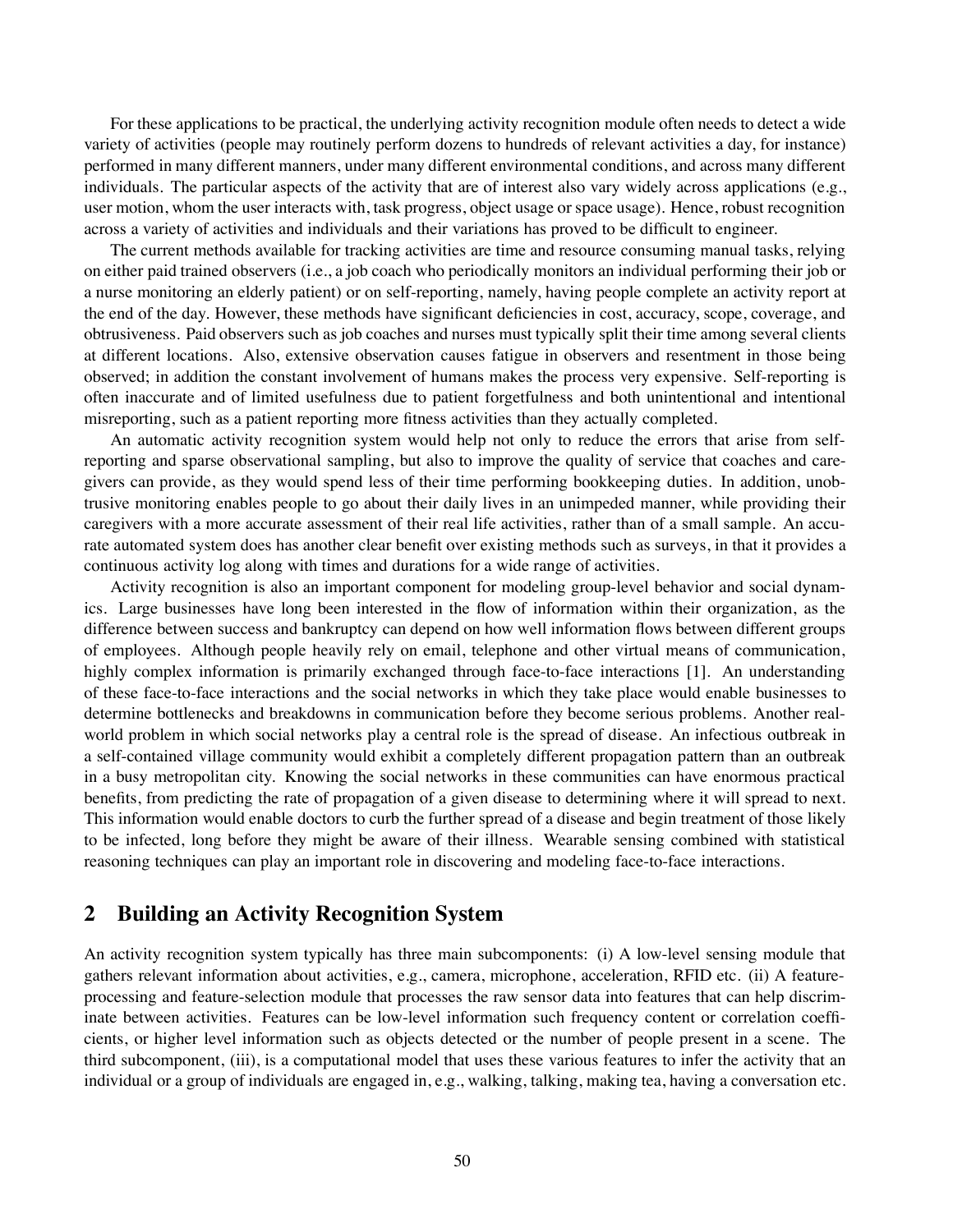Because human activities are complex and sensor signals have varying amounts of noise, these activity models are almost always probabilistic.

One has also to consider and specify the requirements for an activity recognition system that may determine the choice of sensors, form-factor, and the complexity of the models needed for inference. The aspects to consider are (i) functionality: whether the system will be used for logging and classifying activities (e.g., for a doctor or to understand the usage of space) or for taking an action based on inference (e.g., an application that reminds someone to take their medicine), (ii) speed: real-time inference is necessary for prompting but not necessary for logging, (iii) resolution and timescale, e.g., whether the system needs to detect number of steps a person or takes or how long a person spends at work, and (iv) accuracy: how well the inference system has to perform in order to be useful will depend on the application (e.g., a trade off might exist between allowing more false alarms but preventing more potentially harmful false negatives in medical domains). For an activity recognition system to be widely deployable and useable, it will need to support queries that are meaningful to the user of the system, and to provide the user with the right level of summarization of a person's life.



Figure 1: A typical activity recognition system.

### **3 Sensing**

The most common sensing approach is to use a few very rich sensors (typically one per room or user) such as cameras and microphones, which can record very large quantities of data about the user and their environment. For example, originally most of the research in activity recognition was done using vision and audio sensors [2, 3]. Although in principle the data captured by these sensors should be as useful as that captured by the key human senses of sight and hearing, in practice the task of extracting features from rich low-level representations has proved to be challenging in unstructured environments [4, 5].

An increasingly popular alternative approach is to use personalized sensors (one set of sensors per user) such as accelerometers and location beacons to get precise information about a particular small set of features related to the user, such as limb-movement and user location. The majority of research using wearable devices has concentrated on using multiple sensors of a single modality, typically accelerometers on several locations on the body [6, 7]. The placement of sensors in multiple pre-defined locations can be quite obtrusive and is one of the limitations of such an approach. As a result, a single sensing device that can be integrated into existing mobile platforms, such as a cell phone, would be more appealing to users and is likely to garner greater user acceptance. In our work, we have shown that incorporating multiple sensor modalities (e.g., accelerometer, audio, light, barometric pressure, humidity, temperature, and compass) will offset the information lost by using a single sensing device. Furthermore, multiple modalities will be better suited to record the rich perceptual cues that are present in the environment, cues that a single modality often fails to capture.

Recent advancements in miniaturization and wireless communication have seen the emergence of a third approach to sensing that may be termed *dense* sensing. In this approach, sensors are directly attached to many objects of interest. These sensors are either battery-free wireless stickers called Radio Frequency Identification (RFID) tags [8] or small wireless sensor nodes powered by batteries [9]. The sensors transmit to ambient readers the usage of the objects they are attached to by detecting either motion or hand-proximity to the object. Since each sensor has a unique identifier, fixed metadata about the object (such as its color, weight or even ownership), which would conventionally have to be discerned by sensors, can be easily associated in a directly machine-readable way with the object. The reliable sensing of detailed object-use that is enabled by dense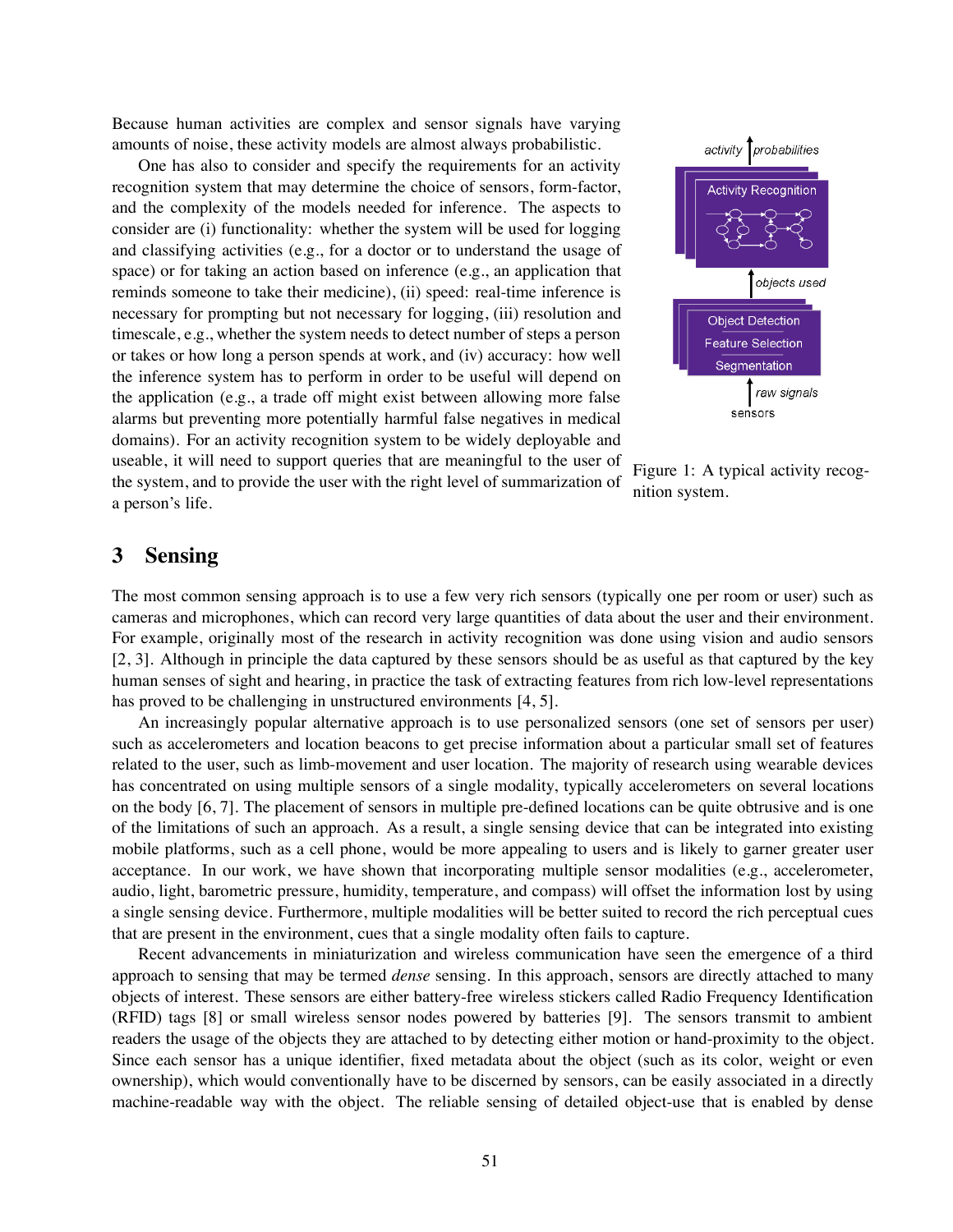sensing has several advantages: (i) for many day-to-day activities, the objects used serve as a good indicator of the activity being performed (ii) objects used remain fairly invariant across the different manners of performing these activities (iii) since the sensors detect the features quite well regardless of most environmental conditions, activity recognition can be robust to changes in the environment or individual. Finally, knowing the class of objects being used can serve as a powerful cue to constrain the search space of possible activities.

### **4 Feature Extraction**

For an automated system to recognize people's behavior accurately, the choice of features is critical. The usefulness of certain features will depend on the application and the activities that need to be inferred. For example, frequency information from acceleration is important in determining activities such as walking, running and related gait. The periodicity of the auditory signal is useful in determining speech and whether someone is talking or not. The overall visual shape of objects appearing in an image can be used to detect the presence of a person. Some of the features may be deterministic transformations of the raw sensor data (e.g., frequency content), while others can be a probability measure (e.g., the likelihood that an image contains a human shaped blob or likelihood of a person being in a certain location). The time-scale at which features are computed also impacts recognition, e.g., human speech is usually analyzed at millisecond resolution whereas a variety of physical activity models use features computed at 0.1 to 10Hz, and contextual information about behavior is often computed over minutes or even hours.

It is conceivable that in the near future many people will be logging information about their activities and interactions continuously, for a variety of different purposes. The need for generating reliable databases that store features and support various types of queries over time, space and other sensor attributes will be increasingly important. Example queries may be of the form, "*get audio features from all the people who were in the computer science building at time t*" or "*get camera information from a specific location when there are more than 5 people present with at least 80% certainty*."

# **5 Models**

The two main approaches that are used for classification in machine learning are: (i) generative techniques that model the underlying joint probability distribution  $P(X,Y)$  of the classes/activities (Y) and features (X), e.g., Na¨ıve Bayesian models, Hidden Markov models, Dynamic Bayesian networks etc. and (ii) discriminative techniques that focus on learning the class boundaries [10] or only the class posterior probability  $P(Y|X)$ , e.g., support vector machines, logistic regression and conditional random fields. Both of these approaches have been used extensively for recognizing various human behaviors and activities. Although discriminative techniques sometimes outperform generative approaches in classification tasks, generative models are necessary for synthesis (e.g., if a robot has to perform an instance of an activity), in anomaly detection, or in circumstances where the discovery of the underlying process is a goal. Another recently developed class of models, called probabilistic relational models and relational Markov networks, incorporate relational structure within the probabilistic framework [11, 12]. In relational models, the properties of a certain entity can depend probabilistically on the properties of other entities (e.g., a person's role can depend on the roles of other individuals in his social network as well as his own attributes). As a result these models have been successfully applied to activity recognition and social network modeling tasks. Another dimension along which techniques vary is the manner in which the models are learned. A conventional approach is to label traces of sensor data collected during the performance of a set of activities one wants to recognize, and use the labeled examples to learn the structure and parameters of the model; this is referred to as supervised learning. The other approach is unsupervised, where the underlying structure and associated parameters are learned automatically given only the sensor traces[13]. Semi-supervised techniques use sparsely labeled data to seed the parameters of unsupervised models [14].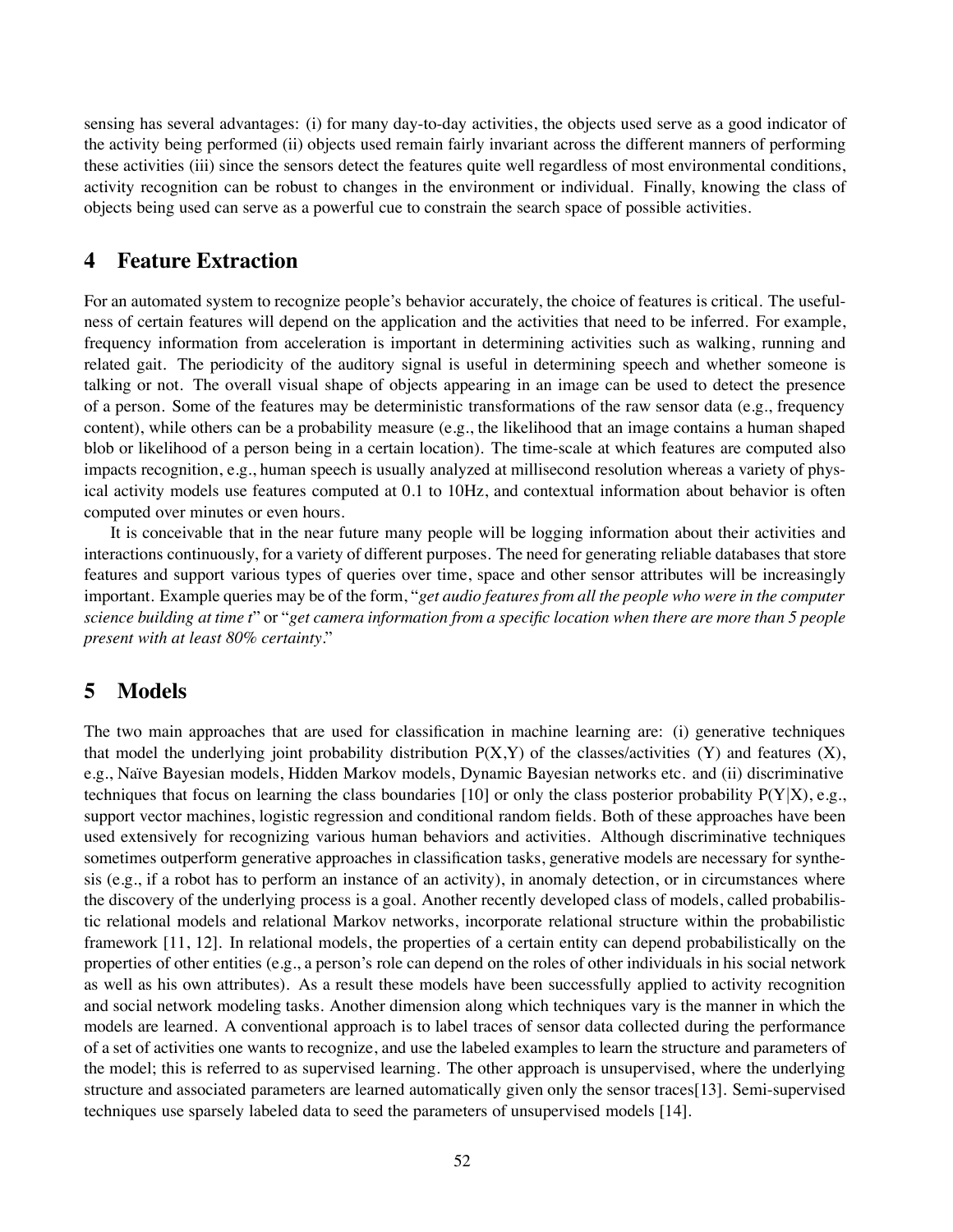No matter what kinds of model and learning techniques are used, sensor data has significant variability across instances and individuals, and it is nearly impossible for automated activity classification systems to recognize every event with absolute certainty. Thus, most of the time classifiers are probabilistic or have confidence values associated with them, especially when the activities being modeled are complex or the number of activities being recognized is large. Consequently, activity databases will also need to support probabilistic entries and queries. For example, a typical query may be, "*what is the expected time spent walking for person A on a weekday?*."

# **6 Sensing and Modeling Activities at Different Granularities**

Human activities naturally fall into two categories: (i) activities that an individual does by himself (e.g., brushing teeth) and (ii) activities that he engages in with others (e.g., conversation). When it comes to probabilistic representation, joint activities require explicit modeling of the relationships between individuals and how they affect each other. Another aspect of activities that influences the choice of models is the time-scale, we currently break them into (a) short time-scale activities, where the pattern or regularity in the sensor data is present within a short time window (on the order of seconds, e.g., walking) and (b) long time-scale activities which have regularities at a longer time window (on the order of minutes and hours, e.g., attending a meeting). For short-time scale activities, static models are often sufficient (i.e., no temporal constraints), whereas for longer time-scale events temporal models are usually required. Most approaches to constructing models suffer from what may be termed as the *model completeness* problem: models have observations that are either missing or that have inappropriate probabilities. Incomplete models can, of course, result in faulty inference. For example a model for making tea may have probabilities of various objects being used, e.g., "kettle", "teabag", teacup" and "sugar", but may mention neither "coffee cup" nor "honey". Similarly, given the inconvenience of generating labeled examples of all (or most) possible ways to execute an activity, it is likely that probabilities associated with certain observations will be under-represented. Below we give a brief overview of the work done by our group in the following areas: (i) representation of individual-level activities using multi-modal sensing (ii) automated approaches to handling model incompleteness (iii) multi-person sensing and modeling of group interactions.

**Representation of individual-level activities:** Advances in the development of multimodal wearable sensors enable us to gather rich datasets of human activities. However, the problem of automatically identifying the most useful features for modeling such activities remains largely unsolved. We have developed a discriminative approach based on boosting [15] to select the most useful features and learn a weighted set of static classifiers (decision stumps) that can be additively combined to recognize different activities. During training we provide a set of labeled examples to the system, which it uses to learn the most discriminative features and the model parameters. A trained system will then use the selected features to output a probability score that a given data point or data sequence is generated by a



Figure 2: For a forty minute segment of data (a) the likelihood of the different activities over time and (b) the final output of the activity classification system in blue (based on the class that has maximum likelihood) and the ground truth in red.

specific activity. To capture the temporal smoothness of activities, a first-order probabilistic Markov-model (a hidden Markov model, or HMM [16]) is trained using the output of the static classifiers, where the observation sequence of the HMM consists of the probabilities from the static classification step. This combination lever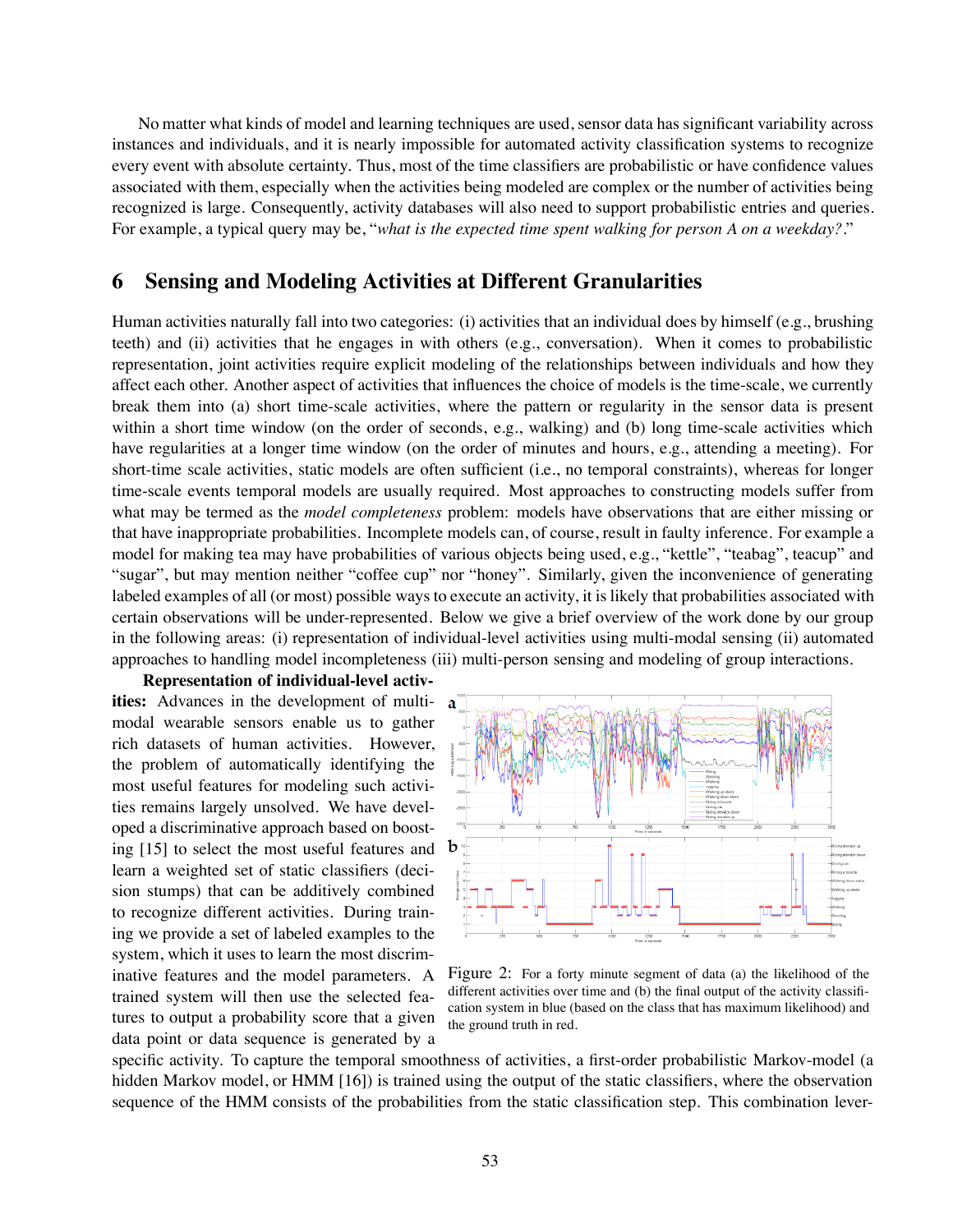ages the good discriminative qualities of the decision stumps with the temporal smoothness of the HMM. By automatically inferring the features that were most useful, we discovered that two modalities in particular (out of seven) yielded the most discriminative information for our activities: the audio and accelerometer sensors. These two modalities provide complementary information about the environment and the wearer. The audio captures the sounds produced during the various activities, whereas the accelerometer data is sensitive to the movement of the body. In addition, other sensors yielded more specific types of information for certain activities, such as the barometric pressure sensor being sensitive enough to detect the activity of riding in an elevator[17, 18].

**Automated approaches to handling model incompleteness**: Learning from data requires labeling, and since the amount of data is large it is impractical to expect an appreciable portion of it to be labeled. However, although activities are varied and idiosyncratic, they have common features that most people recognize, i.e., they have a generic "common sense" aspect that often suffices to recognize them. Furthermore, many daily activities are performed using objects that can be easily recognized if they have RFID tags on them. We have developed techniques for mining from the web simple but useful discriminative models of numerous object-based activities, which can be applied to segment and label object-use traces (thereby avoiding the need for hand-labeling). These segments can then be used to effectively bootstrap the learning of better model parameters for activities.

Given a set of activities A, we mine from the web a set of objects O used for each activity a in A and their associated usage probabilities  $p(o \in O \mid a \in A)$ . The mining process proceeds in four distinct steps. First, for each activity in A, we identify web pages that describe that activity being performed. Second, having identified these pages, we extract phrases from them that describe the objects used during the performance of the activity. Third, once the set of pages and phrases have been found, co-occurrence statistics for the pages and phrases are used to estimate the object-use probabilities. Finally, we use the mined information to assemble a Hidden Markov Model (HMM) capable of recognizing activities in traces of object data; the hidden states of the HMM correspond to the various activities, and the observation probabilities of the HMM are the object-use probabilities. Now, given a set E of unlabeled traces (a trace is a sequence of sensed objects), we use the mined models as a basis for learning an improved or more customized model. To train this customized model from the generic mined model, we first apply the most probable labeling for the traces E (using the Viterbi algorithm [16]) given the model. We then re-estimate the model parameters according to the labeled trace. If certain parts of the model are not observed then their parameters are not changed, and remain set to the mined probabilities [8].

The use of objects as the underlying features being modeled suggests another simple approach to countering models with missing information. Intuitively, we can exploit common-sense information about which objects are functionally similar. If the model ascribes very different probabilities to two very similar objects, we can "smooth" these probabilities into more similar values. As a degenerate case, if the model omits an object while incorporating very similar ones, we can postulate that the omitted object is likely to be observed in the model. We have developed a completely unsupervised approach to realizing this idea. By using auxiliary information, called an ontology, about the functional similarities between objects, we mitigate the problem of model incompleteness. The similarity information is extracted automatically from WordNet, a large, relevant ontology of lexical reference system for the English language, and incorporated into our models by using a statistical smoothing technique, called shrinkage [19].

**Multi-person sensing and modeling of group interactions:** The structure and dynamics of face-to-face social networks are of critical importance to many social phenomena, ranging from organizational efficiency to the spread of knowledge and disease. Research in face-to-face networks has an abundance of interesting and important questions, but has been faced with a paucity of data rich enough to answer many of these questions. We believe better models of social network and organizational dynamics will facilitate efficient means of collaboration and information propagation. Virtually all of the datasets are collected manually by human observers or via surveys, which are very labor intensive and yield only a small number of observations, sparsely spread over time. In our work, we have demonstrated the feasibility of learning social interactions from raw sensor data. We collected a large repository of wearable sensor data that includes auditory features (raw audio signal is not stored for privacy reasons) for several hours everyday over several weeks from multiple individuals (more than twenty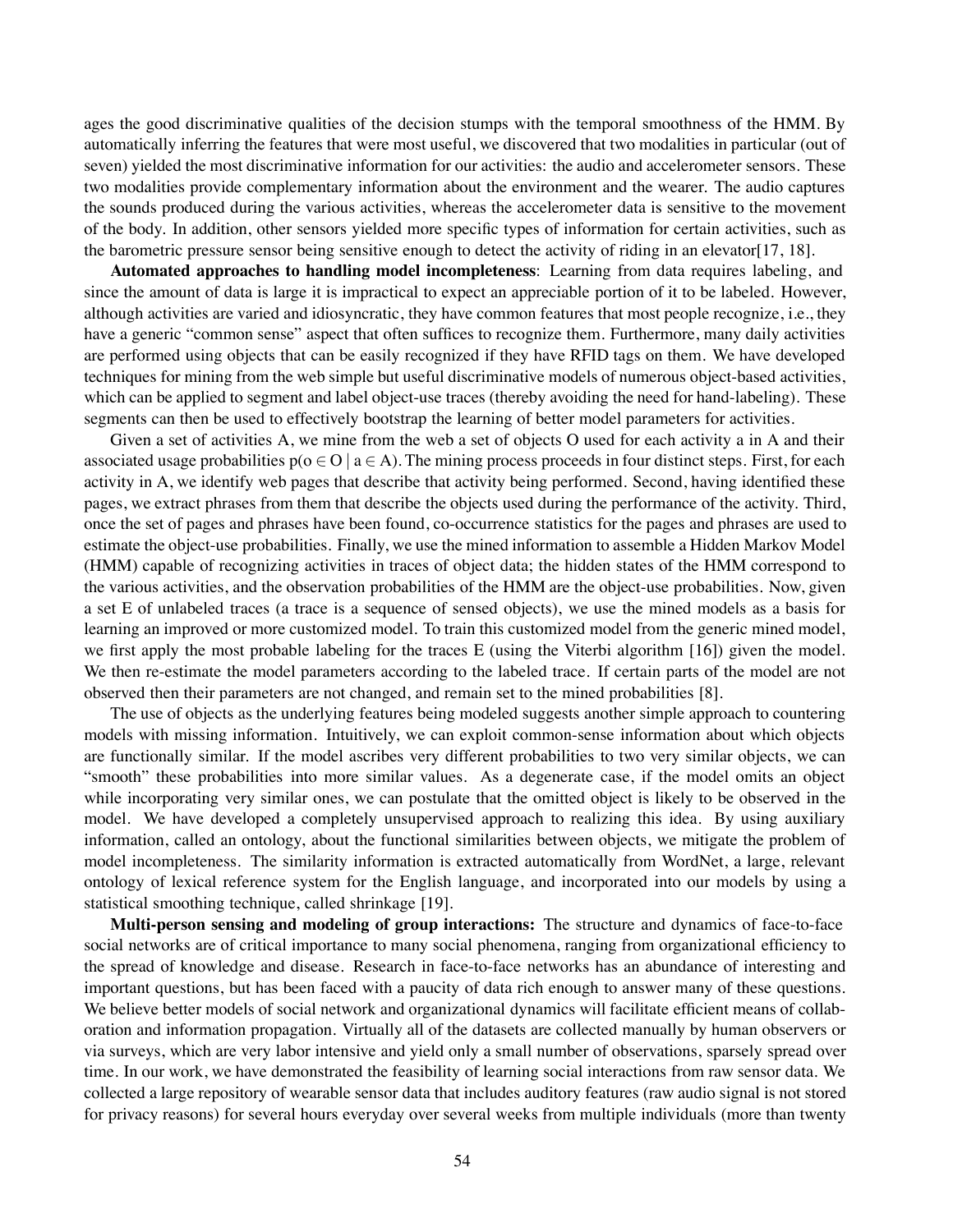people). We have developed a framework for automatic modeling of face-to-face interactions, starting from data processing and going all the way up to capturing the structure and dynamics of social networks, by analyzing whom we talk to and how we talk to them. The micro-level inter-relationship between individuals is modeled via a coupled probabilistic model of turn-taking during conversations. The coupled model allows us to estimate how much influence an individual has in the overall turn-taking that occurs during conversations. Furthermore, we were able to show how this measure of "influence" correlates significantly with betweenness centrality [20], an independent measure of an individual's importance in a social network. This result suggests that micro-level measures such as conversational influence can be predictive of more macro-level social influence [21, 22].



Figure 3: Some information of interest about social networks. (a) Interaction matrix, I, of a face-to-face network. Each row corresponds to a different person.  $I(i,j)$  is the fraction of person i's total interaction with person j. (b) A given person's interaction likelihood with other people in the network. The x-axis is time in minutes (6 hours) and the y-axis numbers are the IDs of people in the network. (c) Speech activity over the course of the day, averaged over all subjects. (d) Interaction network diagram, based on multi-dimensional scaling of geodesic distances. Node numbers represent the subject IDs.

# **7 Conclusion**

This paper provides a brief introduction to the sensing and statistical reasoning techniques used in building systems that reason about human activities and interactions. The approaches outlined here are common to many systems, although the illustrative examples given in the paper have been drawn mostly from our own work.

Databases for storing the output of activity inference systems need to meet several challenges. They must be able to to support a variety of activity-based queries, while also protecting raw sensor data and sensitive private information. It is important that different users can be given different levels of access privilege to specific types of query. For example, the raw sensor data should be accessible only to a minimal set of individuals, whereas a broader set of users may be able to compute deterministic features or issue probabilistic queries. Privacy protection is even more important when answers to a query require access to the data from multiple individuals (e.g., "Did A and B have a conversation today?"). Social network information or any relational data can often destroy anonymity, so queries need to support varying levels of anonymity.

An activity database will certainly be probabilistic, as both entries and answer to queries will often be probabilistic. Such databases will also need to be able to deal with sporadically missing data, and with combining data from sensors that record at varying rates — the data from real-world activity recognition systems are all too rarely uniform or complete. The statistical techniques used in activity-recognition modeling already offer potential methods for handling missing information. Such tools may be applicable in ranking queries and in dealing with inconsistent data in probabilistic databases. Finally, these databases will also need to deal with temporal queries about people's behavior. For example, a query may ask not what an individual was doing at a